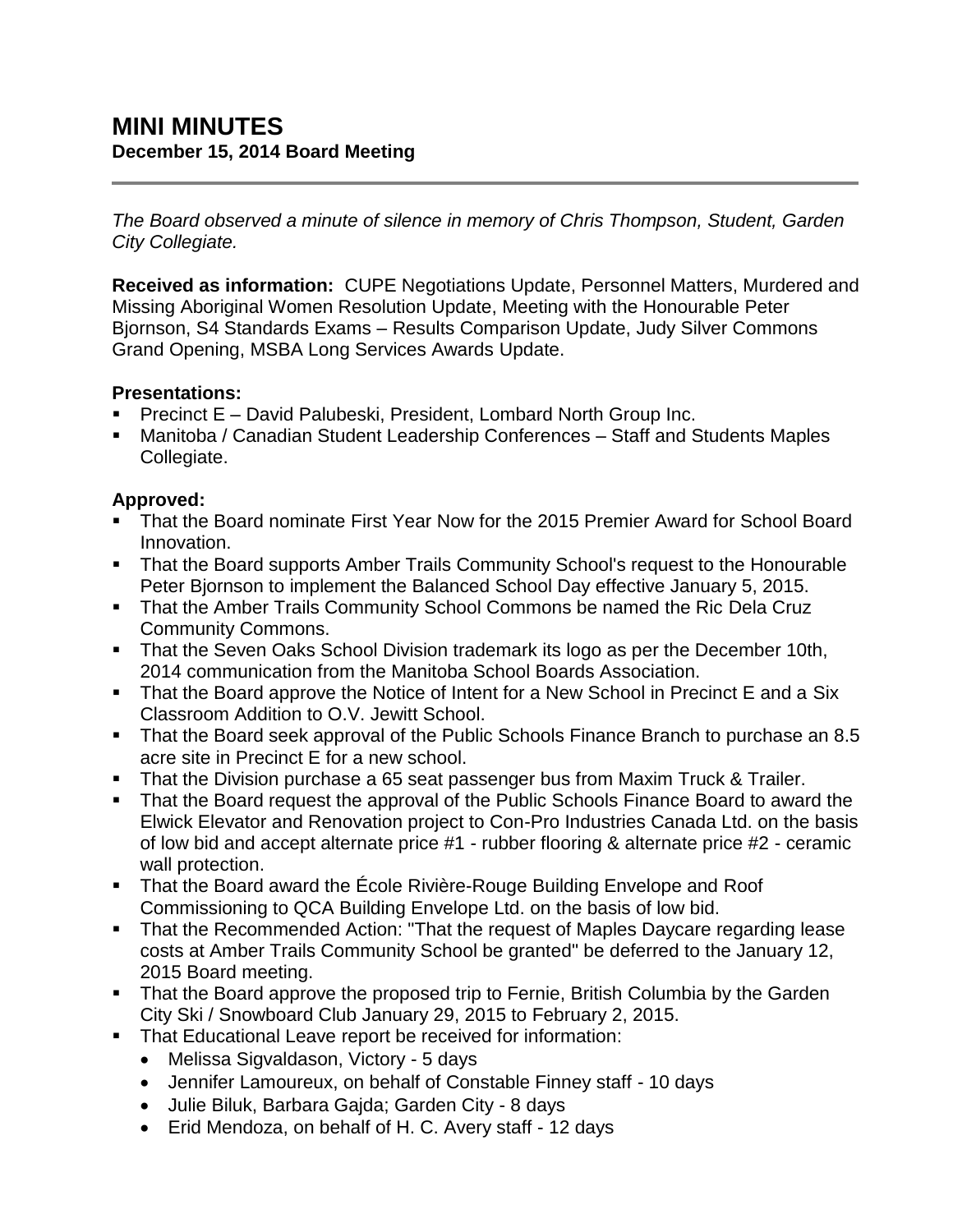- Ricki Valcourt, on behalf of R. F. Morrison staff 7 days
- Chloé Plamondon, Maples 10 days
- Kristie Moroz, Paula Davison; H. C. Avery 6 days
- Christine Boniello, on behalf of O.V. Jewitt staff 12 days
- Jamie Krutkevich Slight, on behalf of Leila North staff 16 days
- Edith Muzyka, on behalf of Belmont staff 15 days
- Cory Ruppenthal, École Seven Oaks Middle School 20 days
- Cameron MacKay, West St. Paul 10 days
- Jennifer Jones, Andrea Misner, Kashmere Cleofas; Maples 6 days
- Angelique Khan, on behalf of École Seven Oaks Middle School staff 18 days
- Kira Crilly, on behalf of Riverbend staff 18 days
- Heather Graham, on behalf of Constable Finney staff 12 days
- Giselle Oakley, Pam Boen, Cheryl Podolsky; Riverbend 9 days
- Jennifer Magnus, Constable Finney 15 days
- Carrie Lundy, Governor Semple 10 days
- Cari Satran, on behalf of Leila North staff 21 days
- Sherri Denysuik, on behalf of Maples staff 20 days
- Jennifer Hall, on behalf of Edmund Partridge, O.V. Jewitt, Amber Trails and École Seven Oaks Middle School staff - 15 days

#### **Approved for Payment:**

- Certificate of Payment No. 4 for the Garden City Collegiate East Wall/Roof Replacement project in the amount of \$337,625.89 be paid to Canotech Consultants Ltd.
- 7.5% Statutory Holdback on Certificate of Payment No. 4 for the Garden City Collegiate East Wall/Roof Replacement project in the amount of \$26,071.50 be paid to the Seven Oaks School Division/Canotech Consult-454 account.
- Certificate of Payment No. 2 for the MET School Relocation project in the amount of \$48,807.55 be paid to Gardon Construction Ltd.
- 7.5% Statutory Holdback on Certificate of Payment No. 2 for the MET School Relocation project in the amount of \$3,768.92 be paid to the Seven Oaks School Division/Gardon-456 account.
- Invoice No. 11-157-6 for the Maples Roof Phase 2 project in the amount of \$5,945.63 be paid to Kowalchuk Consulting Engineers.
- **Invoice No. 13850 for the Garden City Collegiate Skill Build project in the amount of** \$13,814.86 be paid to Number Ten Architectural Group.
- **IDED** Invoice No. 13833 for the Maples Collegiate Commons Addition project in the amount of \$2,349.90 be paid to Number Ten Architectural Group.
- Invoice No. 633 for the new Amber Trails School project in the amount of \$1,758.75 be paid to QCA Building Envelope Ltd.
- Invoice No. 14-136 for the new Ecole Rivière-Rouge project in the amount of \$12,351.00 be paid to Trek Geotechnical Inc.
- Invoice No. 9924 for the Maples Roof Phase 2 project in the amount of \$187.90 be paid to Agasssiz Consulting Group Ltd.
- **Invoice No. 189100 for the Garden City Collegiate East Wall/Roof Replacement project** in the amount of \$4,200.00 be paid to Architectural Testing Inc.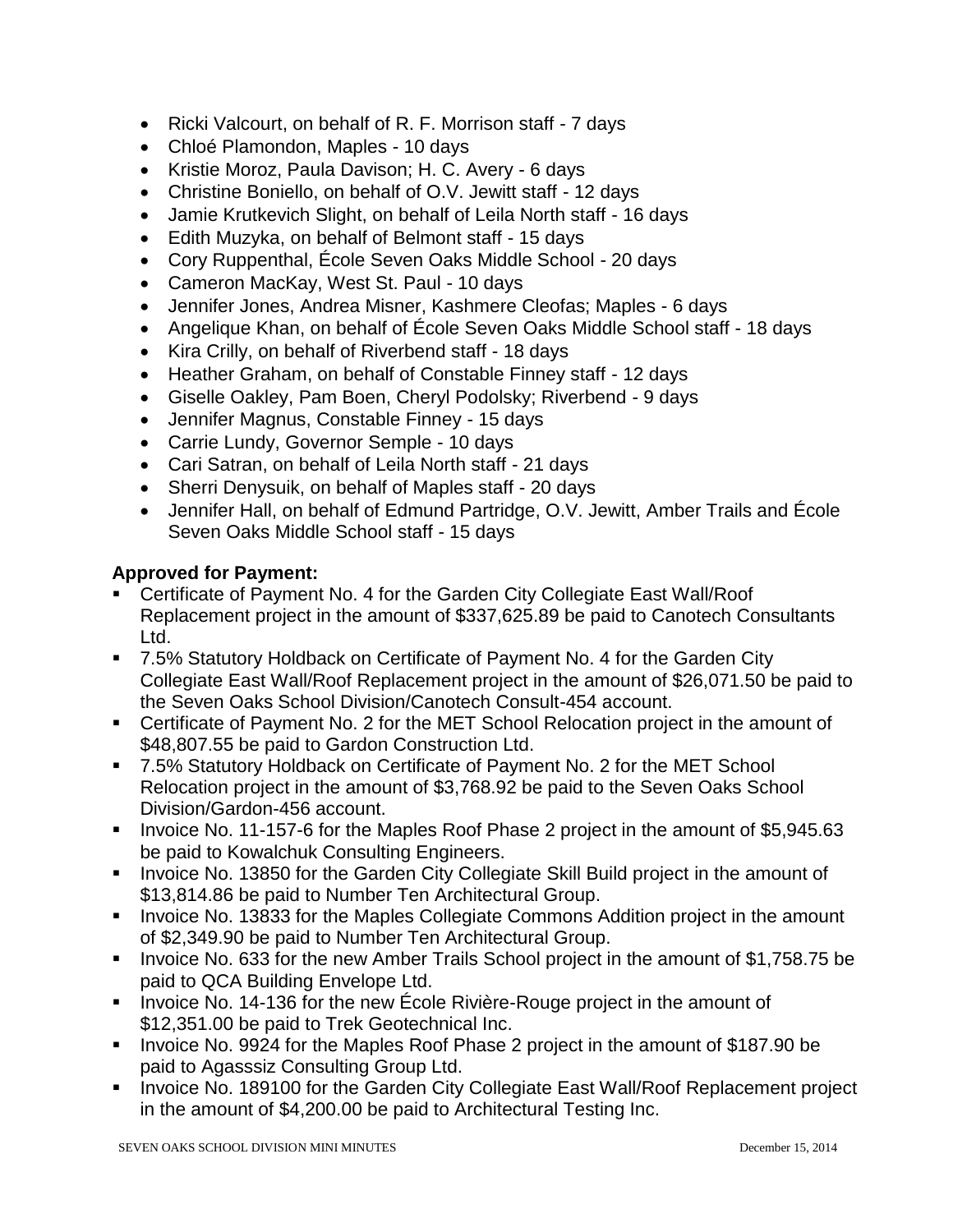- Invoice No. 51804 for the Maples Geothermal project in the amount of \$978.24 be paid to SMS Engineering Ltd.
- Certificate of Payment No. 13 for the new Victory Site Day Care project in the amount of \$40,854.40 be paid to Gateway Construction & Engineering.
- Certificate of Payment No. 18 for the new Amber Trails School project in the amount of \$1,057,889.49 be paid to Bockstael Construction Ltd.
- 7.5% Statutory Holdback on Certificate of Payment No. 18 for the new Amber Trails School project in the amount of \$81,690.31 be paid to the Seven Oaks School Division/Bockstael Construction account.
- Invoice No. 4452 for the R.F. Morrison Addition project in the amount of \$17,903.37 be paid to Prairie Architects Inc.
- Invoice No. 4461 for the new École Rivière-Rouge project in the amount of \$28,629.88 be paid to Prairie Architects Inc.
- Invoice No. 3306 for the MET School Relocation project in the amount of \$194.25 be paid to Landmark Planning & Design Inc.
- Certificate of Payment No. 3 for the MET School Relocation project in the amount of \$119,860.79 be paid to Gardon Construction Ltd.
- 7.5% Statutory Holdback on Certificate of Payment No. 3 for the MET School Relocation project in the amount of \$9,255.66 be paid to the Seven Oaks School Division/Gardon-456 account.
- Cheques  $\#2150966$  to  $\#2151438$ , and  $\#887$  to  $\#913$ , US cheques  $\#215032$  to #215055, direct deposits #20152029-20153514, and pre-authorized debits #2015047- 2015066 in the amount of \$11,780,583.95 be approved.

# **Correspondence Received:**

- Mike Lipinski, Senior Account Executive, Blue Cross. Quarterly Report August to October 2014).
- Manitoba Schools Boards Association. Collective Bargaining Update November 26, 2014.
- Floyd Martens, President, Manitoba School Boards Association. Letter to The Honourable Greg Dewar, Minister of Finance regarding the government's commitment to fair and adequate funding of public schools.
- Manitoba Education and Advanced Learning, School Programs Division. Career Development - New Half-Credit Courses.
- Peter Bjornson, Minister of Education and Advanced Learning. Respect in School (RIS) to remain an on-line curriculum training program for an additional three year cycle.
- **Pam Elias, RM of West St. Paul.** 
	- Hometown Manitoba Program.
	- Commercial, Institution, Service Information.
- Healthy Schools Grant 2015.
- 2015 Spare Change for Brains Campaign.
- Floyd Martens, President, Manitoba School Boards Association. Thank you letter to Peter Bjornson for meeting with the Manitoba School Boards Association Executive.
- **Frontier School Division. Chief Superintendent bulletin.**
- **Mountain View School Division. CEO / Superintendent of Schools bulletin.**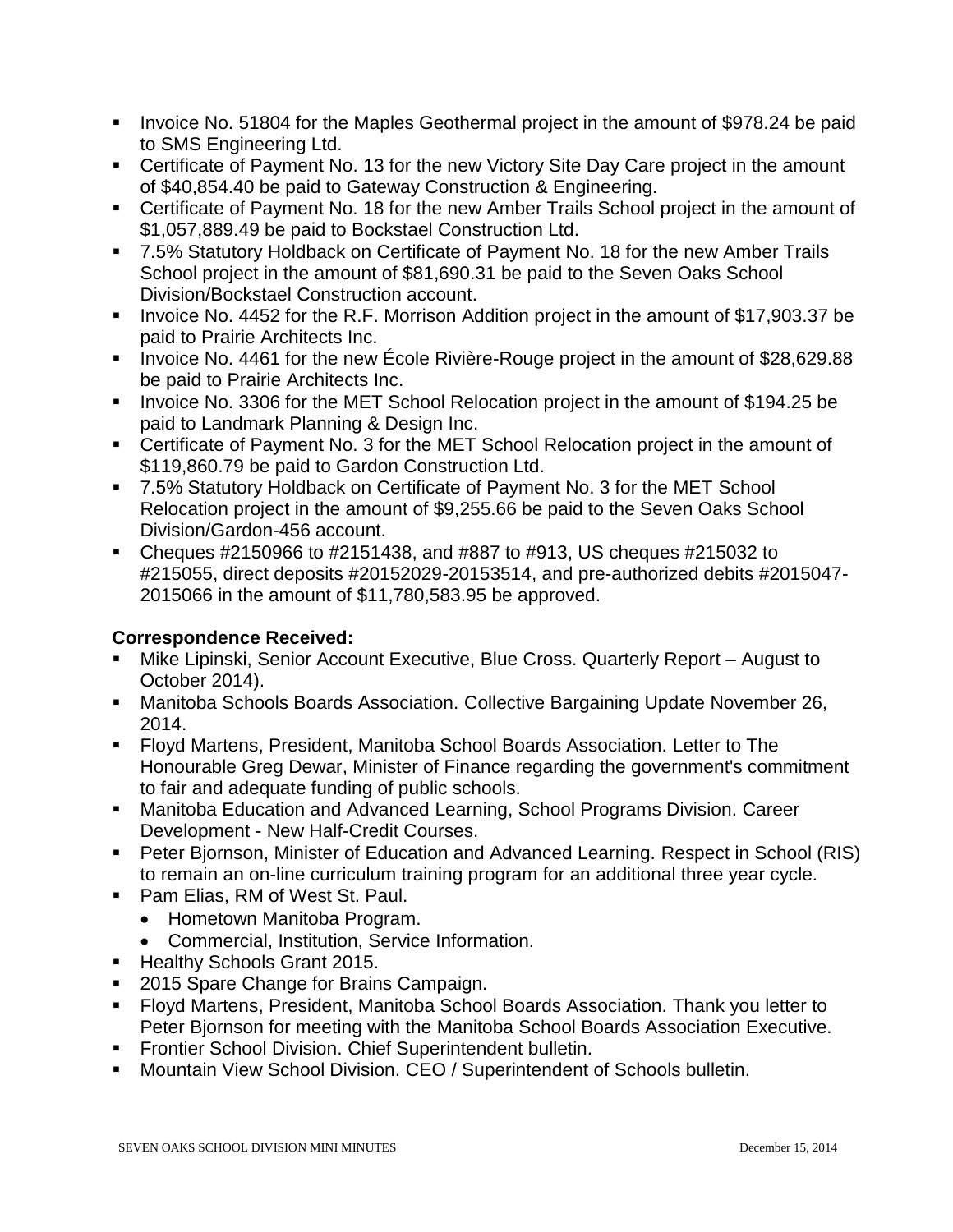- **Honourable Peter Biornson, Minister of Education. Grant supporting Elwick Community** School's continuing participation in Manitoba Education and Advanced Learning's Community Schools program.
- Craig Bachynski, Number Ten Architectural Group. MET School Relocation Change Order # 1 & 2.
- Tara Mackay, Public Schools Finance Board. Garden City Collegiate Skill Build Addition - Revised Site Survey Authorization (correction to error in project number).
- John Wassenaar, Number Ten Architectural Group. Maples Collegiate Commons Addition Change Order # 53, 56, 57, 58, 60, 62, 63 & 64.
- **Province of Manitoba News Release:** 
	- Historical Changes to Student Financial Aid.
	- Important Legislation to Help Students Succeed in Early Years.
- **Jamie Kozak, Principal Architect, Prairie Architects Inc. Amber Trails Change Order** # 19 & 50.
- **Jeffery Moroz, Stantec Architecture Ltd. Garden City Collegiate Change Order #16.**
- Paul Anderson, Director of Operations, Seven Oaks School Division. Letter to Andrea Lawson - Request to proceed to tender for École Rivière-Rouge.
- Bob Craddock, Director Assessment Services, Workers' Compensation Board. Rate for 2015 is \$1.30 compared to \$1.71 in 2014.
- Kelly Henderson, Manager, Finance and Administration, Manitoba School Boards Association. Reminder that effective January 1, 2015 the pension plan administrative fee of 1.2% will be reduced to 1.0%.
- George Marchildon, Sr. Eng. Officer/Manager, Mechanical Engineering Services, Public Schools Finance. As part of a risk management initiative, the PSFB, with collaboration from the Winnipeg School Division (WSD), has constructed two portable boilers for the purpose of providing an "emergency backup heat source", in the event of catastrophic failure of existing boilers in the Manitoba Public Schools. The two boilers were designed by Alliance Engineering and custom built by Ambassador Mechanical, with substantial completion in March 2014. The boilers are now stored in one of the WSD's maintenance compounds.The WSD will be maintaining the portable boilers for the PSFB and they are currently ready for deployment. To assist the school divisions with the portable boiler application process Public Schools Finance Board has prepared the following information package.
	- Portable Boiler Callout List.
	- Portable Boilers Key Features.
	- Portable Boiler Tender Drawings.
	- Portable Boiler Application Process.
	- Boiler Sign Out Sheet.
	- Boiler Data Sheet.
- Manitoba School Boards Association. CPI Update October 2014.
- Cory Juan, Thank You card for December 3, 2014 Reception.

### **Conference Reports Received:**

- Elizabeth Armstrong, Teacher, Margaret Park School. National Green Schools Conference, March 27 to 29, 2014 - Sacramento, California.
- Carmelle Kozak, Teacher, Margaret Park School. National Green Schools Conference, March 27 to 29, 2014 - Sacramento, California.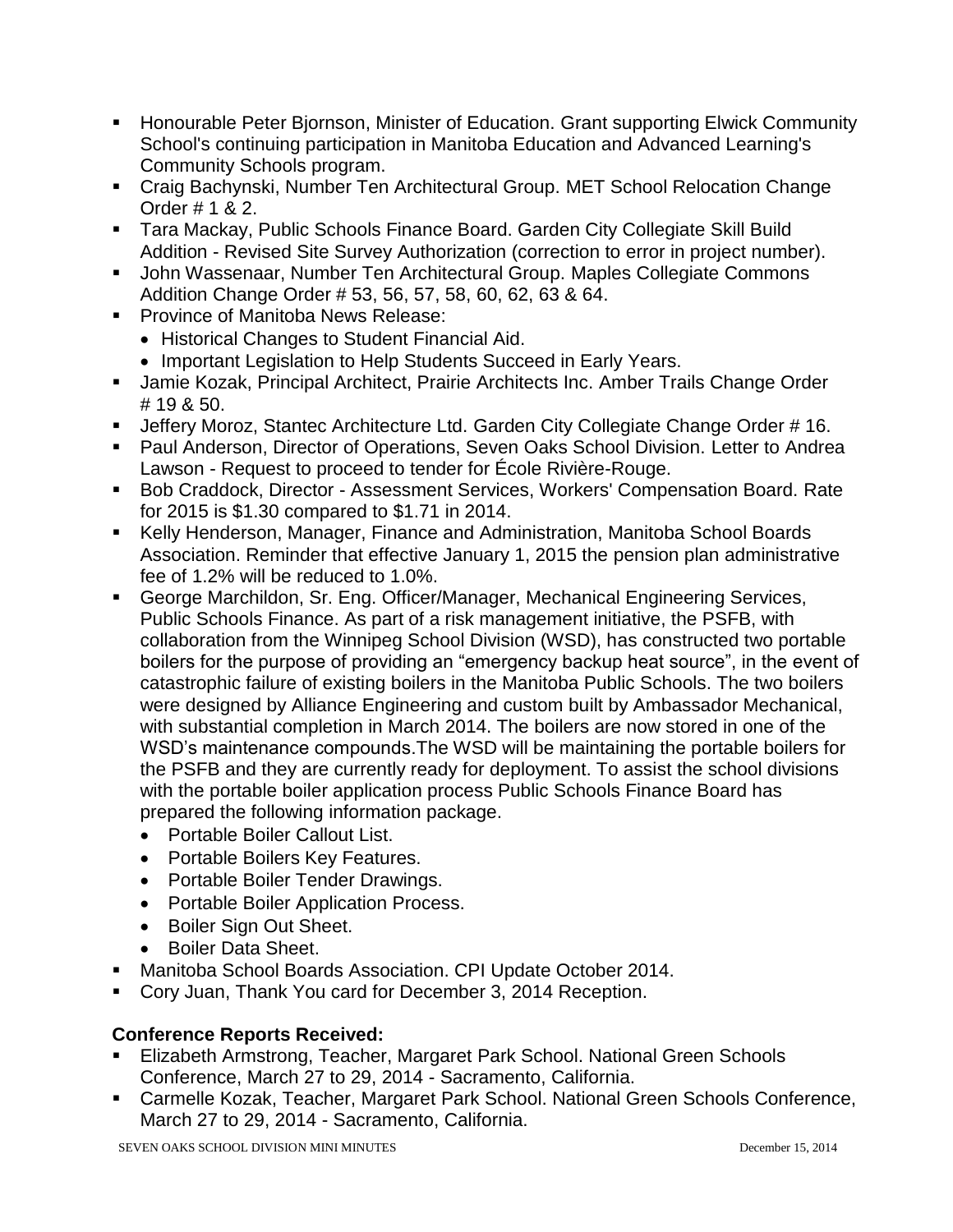- Sara Clarke, Elwick; Derek Gebhardt, Forest Park; Clifford Weekes, Elwick Teachers. 2013 BluePrint for Excellence, December 10 to 13, 2013 - Walt Disney World Resort, Florida.
- Valerie O'Leary, Teacher, H.C. Avery School. National Green Schools Conference, March 27 to 29, 2014 - Sacramento, California.
- **E** Lainie Rosner, Teacher, Seven Oaks Adult Learning Centre. National Green Schools Conference, March 27 to 29, 2014 - Sacramento, California.
- David Smeltzer, Teacher, Seven Oaks Adult Learning Centre. National Green Schools Conference, March 27 to 29, 2014 - Sacramento, California.
- Melonee Collins, Teacher, Maples Collegiate. American Council on the Teaching of Foreign Languages Annual Convention and World Expo, November 22 to 24, 2013 - Orlando, Florida.
- Barb Hamilton, Teacher, Elwick School. Report on Take A Stand Symposium, February 20 to 22, 2014 - Los Angeles, California.
- Sacha Amaladas, Teacher, West Kildonan Collegiate. National Council of Teachers of Mathematics (NCTM) Conference, April 9 to 12, 2014 - New Orleans, Louisiana.
- Chad Wilson, Teacher, H.C. Avery School. National Council of Teachers of Mathematics (NCTM) Conference, April 9 to 12, 2014 - New Orleans, Louisiana.
- **Tammy Harder and Monica Gupta, Teachers, West Kildonan Collegiate. National 4** Youth at Risk Conference, October 9 to 11, 2013 - Las Vegas, Nevada.
- Midas Gonzales, Teacher, A.E. Wright School. Learning and the Brain, May 8 to 10, 2014 - New York, New York.

## **Personnel Report:**

- Philip Bebek was appointed to a full-time (1.00) Limited Teacher-General (Term) contract effective January 5, 2015 to April 17, 2015.
- Kristen Bromilow was appointed to a part-time (.50) Limited Teacher-General (Term) contract effective December 3, 2014 to June 26, 2015.
- Marley Dewar was appointed to a full-time (1.00) Limited Teacher-General (Term) contract effective November 27, 2014 (indefinite).
- Kristin Erickson was appointed to a full-time (1.00) Limited Teacher-General (Term) contract effective December 12, 2014 to June 30, 2015.
- Andrew Gamby was appointed to a part-time (.50) Limited Teacher-General (Term) contract effective November 24, 2014 (indefinite).
- Maureen Justice-Dupuis was appointed to a part-time (.50) Limited Teacher-General (Term) contract effective November 1, 2014 to March 30, 2015.
- Mary Angelic Lopez was appointed to a full-time (1.00) Limited Teacher-General (Term) contract effective January 5, 2015 to June 30, 2015.
- Kristen Phillips was appointed to a full-time (1.00) Limited Teacher-General (Term) contract effective January 5, 2015 to June 30, 2015.
- Lori Hewitt was appointed to a full-time (1.00) Limited Teacher-General (Term) contract effective November 12, 2014 (indefinite).
- The following were appointed to Substitute Teacher contracts effective the 2014-2015 school year:
	- Alma Brigole
	- **Stacey Brown**
	- Maria Cordova

Birinda Kamonyo Russell Kraychuk Victor Loewen